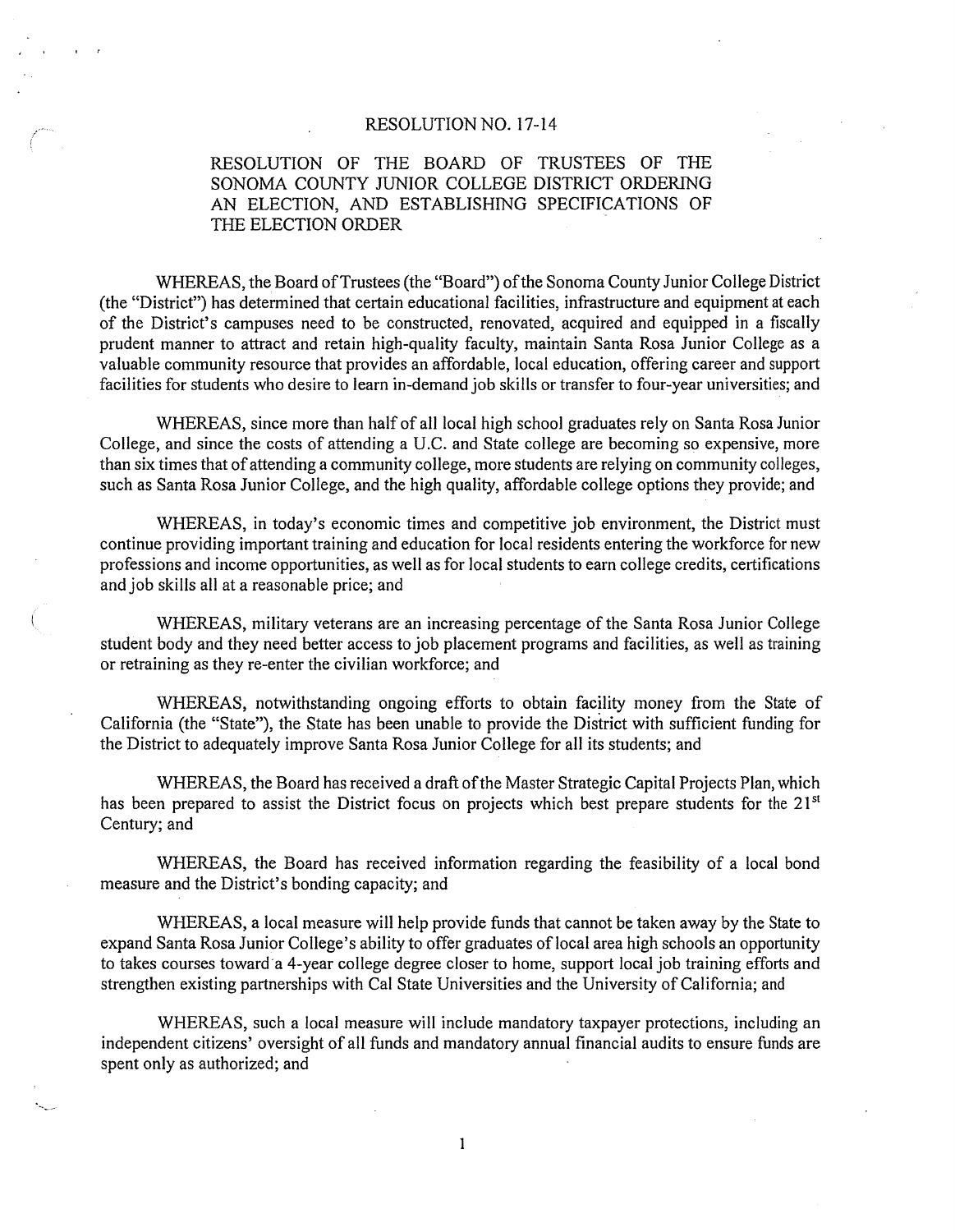WHEREAS, the Board and District has solicited stakeholder and community input on priorities from students, faculty, staff, business and civic leaders, and the community; and

WHEREAS, in the judgment of the Board, it is advisable to provide additional funding to prepare local students and veterans for transfer to four-year colleges and universities, and/or successful jobs and careers, by means of a general obligation bond, issued in a financially prudent manner, and that such projects be undertaken in compliance with all laws relating to open and public bidding; and

WHEREAS, Proposition 46, approved by the voters of the State of California on June 3, 1986 ("Proposition 46"), amended Section 1(b) of Article XIIIA of the California Constitution by adding a provision which exempts from the 1% of full cash value limitation, those *ad valorem* taxes used to pay for debt service on any bonded indebtedness for the acquisition or improvement of real property approved on or after July 1, 1978, by two-thirds of the votes cast by voters voting on the proposition; and

WHEREAS, on November 7, 2000, the voters of California approved the Smaller Classes, Safer Schools and Financial Accountability Act ("Proposition 39") which reduced the voter threshold for *ad valorem* tax levies used to pay for debt service on bonded indebtedness to 55% of the votes cast on a community college district general obligation bond; and

WHEREAS, concurrent with the passage of Proposition 39, Chapter 1.5, Part 10, Division 1, Title 1 (commencing with Section 15264) of the Education Code (the "Act") became operative and established requirements associated with the implementation of Proposition 39; and

WHEREAS, the Board desires to make certain findings herein to be applicable to this election order and to establish certain annual financial audit requirements, standards of financial accountability and citizen oversight which are contained in Proposition 39 and the Act and to further phase the issuance of bonds so that the Board is satisfied that priority projects have been successfully completed before any more bonds are sold; and

WHEREAS, the Board determines that, in accordance with Opinion No. 04-110 of the Attorney General of the State of California, the restrictions in Proposition 39, which prohibit any bond money from being wasted or used for inappropriate administrator salaries and other operating expenses of the District shall be strictly enforced by the District's Citizens' Oversight Committee; and

WHEREAS, pursuant to Education Code Section 15270, based upon a projection of assessed property valuation, the Board has determined that, if approved by voters, the tax rate levied to meet the debt service requirements of the bonds proposed to be issued will not exceed the Proposition 39 limits per year per \$100,000 of assessed valuation of taxable property; and

WHEREAS, the Board now desires to authorize the filing of a tax rate statement and an appropriate ballot argument in favor of the proposition to be submitted to the voters at the election; and

WHEREAS, pursuant to the California Elections Code, it is appropriate for the Board to request consolidation ofthe election with any and all other elections to be held on Tuesday, November 4, 2014, and to request each of the Sonoma County Registrar of Voters, the Mendocino County Registrar of Voters, and the Marin County Registrar of Voters to perform certain election services for the District; and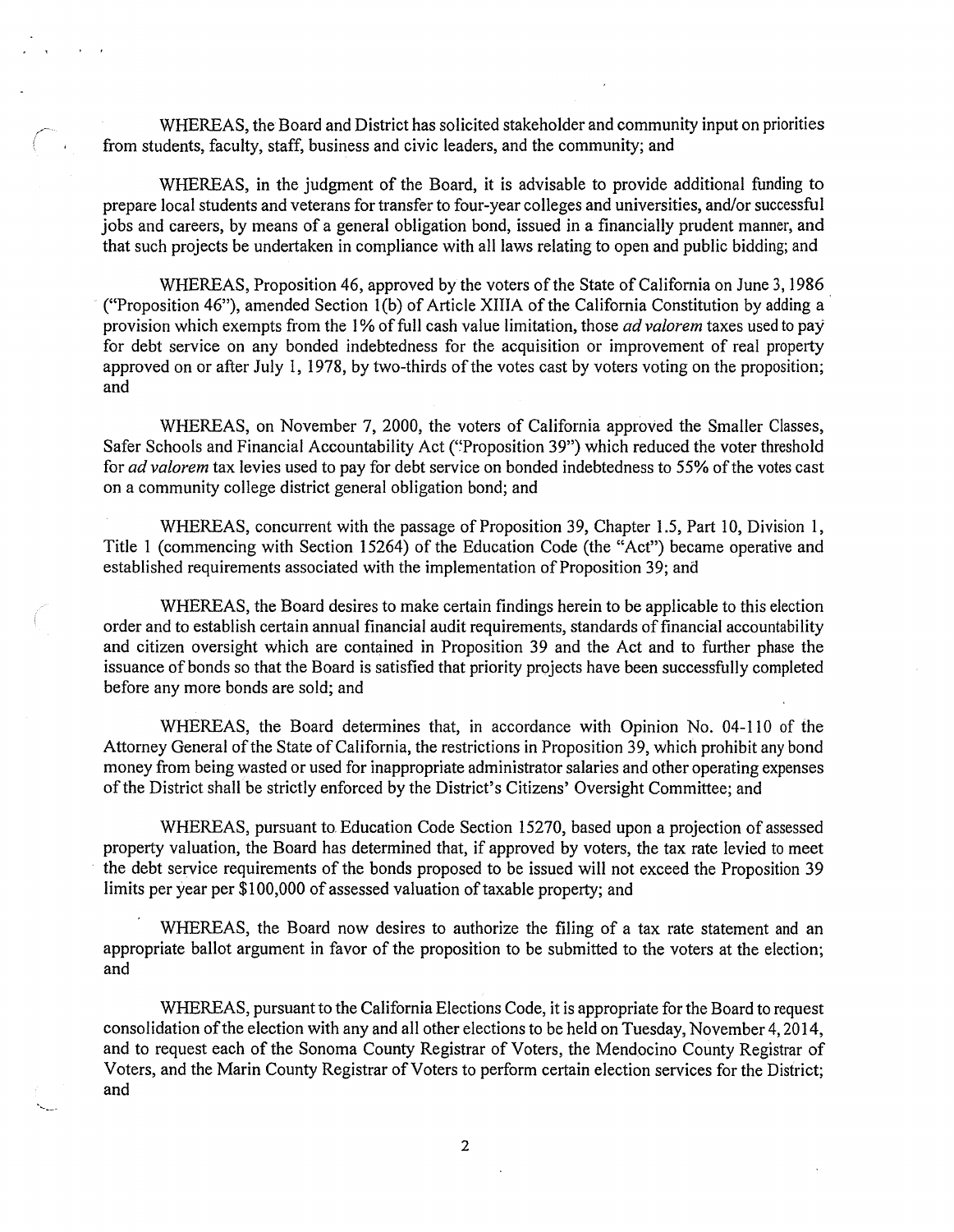WHEREAS, in the judgment of the Board, it is advisable to request each of the Sonoma County Registrar of Voters, the Mendocino County Registrar of Voters, and the Marin County Registrar of Voters to call an election pursuant to Proposition 39 on the question of whether general obligation bonds shall be issued and sold on behalf of the District for purposes set forth below.

NOW THEREFORE, THE BOARD OF TRUSTEES OF THE SONOMA COUNTY JUNIOR COLLEGE DISTRICT DOES HEREBY RESOLVE, DETERMINE AND ORDER AS FOLLOWS:

Section 1. That the Board, pursuant to Education Code Sections 15100 *et seq.,*  Sections 15264 *et seq.* and Government Code Section 53506, hereby requests each of the Sonoma County Registrar of Voters, the Mendocino County Registrar of Voters and the Marin County Registrar of Voters to call an election under the provisions of Proposition 39 and the Act and submit to the electors of the District the question of whether bonds of the District in the aggregate principal amount of \$410,000,000 (the "Bonds") shall be issued and sold to raise money for the purposes described in Exhibits "A" and "B" hereto. Both exhibits are directed to be printed in the voter sample ballot pamphlet.

Section 2. That the date of the election shall be November 4, 2014.

Section 3. That the purpose of the election shall be for the voters in the District to vote on a proposition, a copy of which is attached hereto and marked Exhibit "A" and incorporated by reference herein, containing the question of whether the District shall issue the Bonds to pay for improvements to the extent permitted by such proposition. In compliance with Proposition 39 and the Act, the ballot proposition in Exhibit "A" is subject to the following requirements and determinations:

(a) the proceeds ofthe sale ofthe Bonds shall only be used for the purposes set forth in the ballot measure and not for any other purpose, including faculty and administrator salaries and other college operating expenses;

(b) that the Board, in compliance with Proposition 39, and in establishing the projects set forth in Exhibit "B", evaluated the student safety, increasing enrollment, class size, class availability, Veterans support, information technology and the job training needs of the District;

(c) that the.Board will cause to be conducted an annual, independent performance audit to ensure that the Bond moneys are expended for the projects identified in Exhibits "A" and "B" hereto;

(d) that the Board will cause an annual, independent financial audit of the proceeds from the sale of Bonds to be conducted until all of the Bond proceeds have been expended and accounted for;

(e) that the Board will cause the appointment of a Citizens' Oversight Committee in compliance with Education Code Section 15278 no later than 60 days after the Board enters the election results in its minutes pursuant to Education Code Section 15274. The Citizens' Oversight Committee shall initially consist of at least seven (7) members and at no time consist of less than seven (7) members, with the possible exception of brief periods to fill any unexpected vacancies. The Citizens' Oversight Committee may not include any employee or official of the District or any vendor, contractor or consultant of the District. The Citizens' Oversight Committee shall include, among others, the following: One (1) member who is active in a business organization representing the business community located within the District; One (1) member who is active in a senior citizens' organization;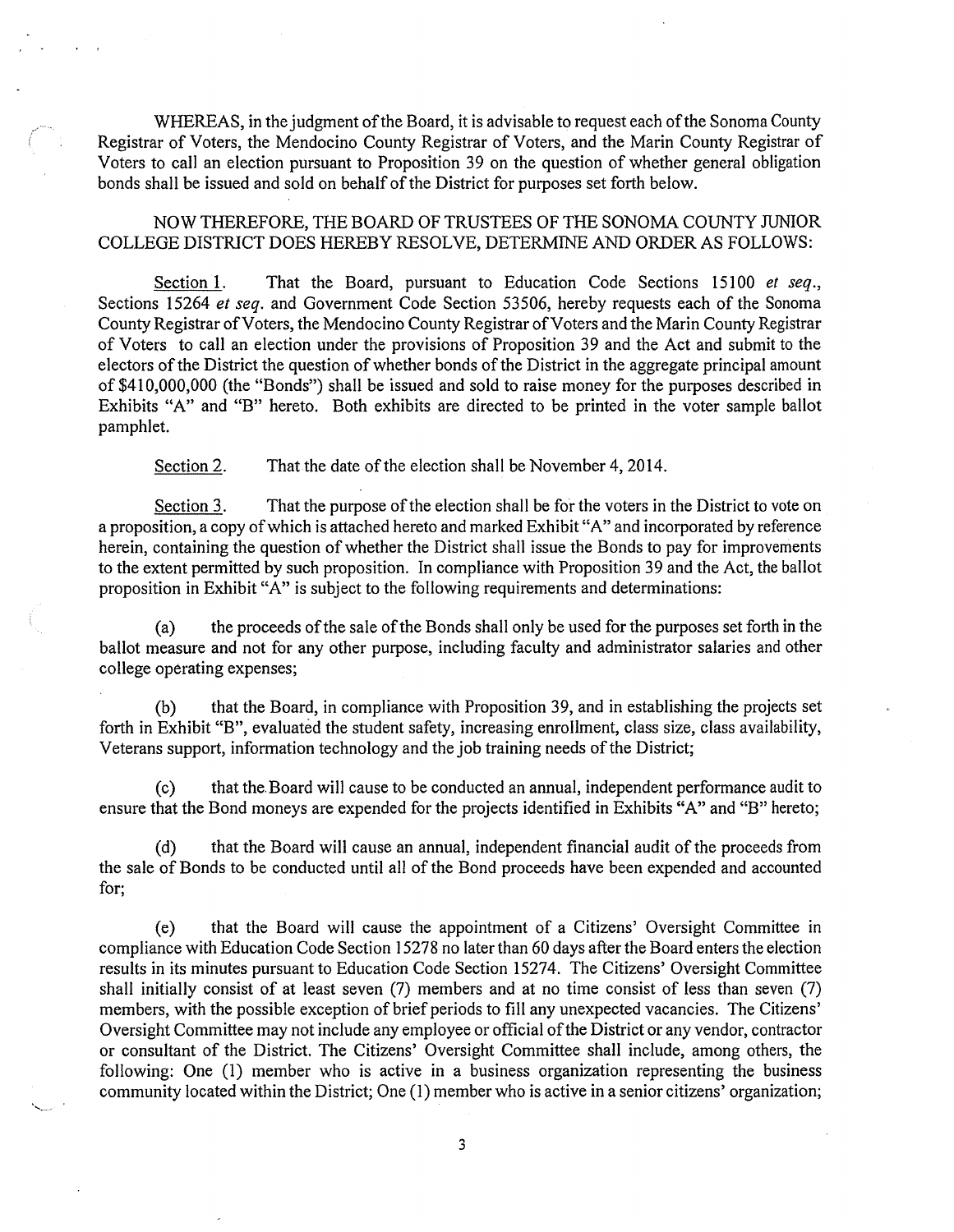One (I) member who is active in a bona fide taxpayer association. In furtherance of its specifically enumerated purposes, the Citizens' Oversight Committee may engage in any ofthe following activities relating solely and exclusively to the expenditure of the Proposition 39 bond proceeds:

(i) Receive and review copies of the annual, independent financial and performance audits performed by independent consultant(s);

(ii) Inspect District facilities and grounds to ensure that Proposition 39 bond revenues are expended in compliance with applicable law;

(iii) Receive and review copies of all scheduled maintenance proposals or plans developed by the District;

(iv) Review efforts of the District to maximize Proposition 39 bond revenues by implementing cost-saving programs;

(f) that the tax levy authorized to secure the bonds of this election shall not exceed the Proposition 39 limits per \$100,000 of taxable property in the District when assessed valuation is projected by the District to increase in accordance with Article.XIIIA of the California Constitution;

 $(g)$  that prior to the issuance of any bonds for projects authorized by the measure, the Board shall determine that no bonds were being issued with a term longer than the useful life of the projects or equipment financed; and

(h) that prior to the issuance of the bonds, the District shall consider the impact of proposed projects on possible partnerships with Sonoma County area employers to fill job training and placement needs, so that local students can qualify for local jobs.

Section 4. That the authority for ordering the election is contained in Education Code Sections 15100 *et seq.,* 15340 *et seq.* and 15264 *et seq.* and Government Code Section 53506.

Section 5. That the authority for the specifications of this election order is contained in Section 5322 of the Education Code.

Section 6. That the Sonoma County Registrar of Voters, the Sonoma County Board of Supervisors, the Mendocino County Registrar of Voters, the Mendocino County Board of Supervisors, the Marin County Registrar of Voters, and the Marin County Board of Supervisors are hereby requested to consolidate the election ordered hereby with any and all other elections to be held on November 4, 2014 within the District.

Section 7. That this Resolution shall stand as the "order ofelection" to each ofthe Sonoma County Registrar of Voters, the Mendocino County Registrar of Voters, and the Marin County Registrar of Voters to call an election within the boundaries of the District on November 4, 2014.

Section 8. That the Secretary of the Board is hereby directed to deliver a certified copy of this Resolution to each of the Sonoma County Registrar of Voters, the Mendocino County Registrar of Voters, and the Marin County Registrar of Voters no later than August 8, 2014.

Section 9. That the bonds may be issued pursuant to Section 15300 *et seq.* of the Education Code or pursuant to Section 53506 of the Government Code. The maximum rate of interest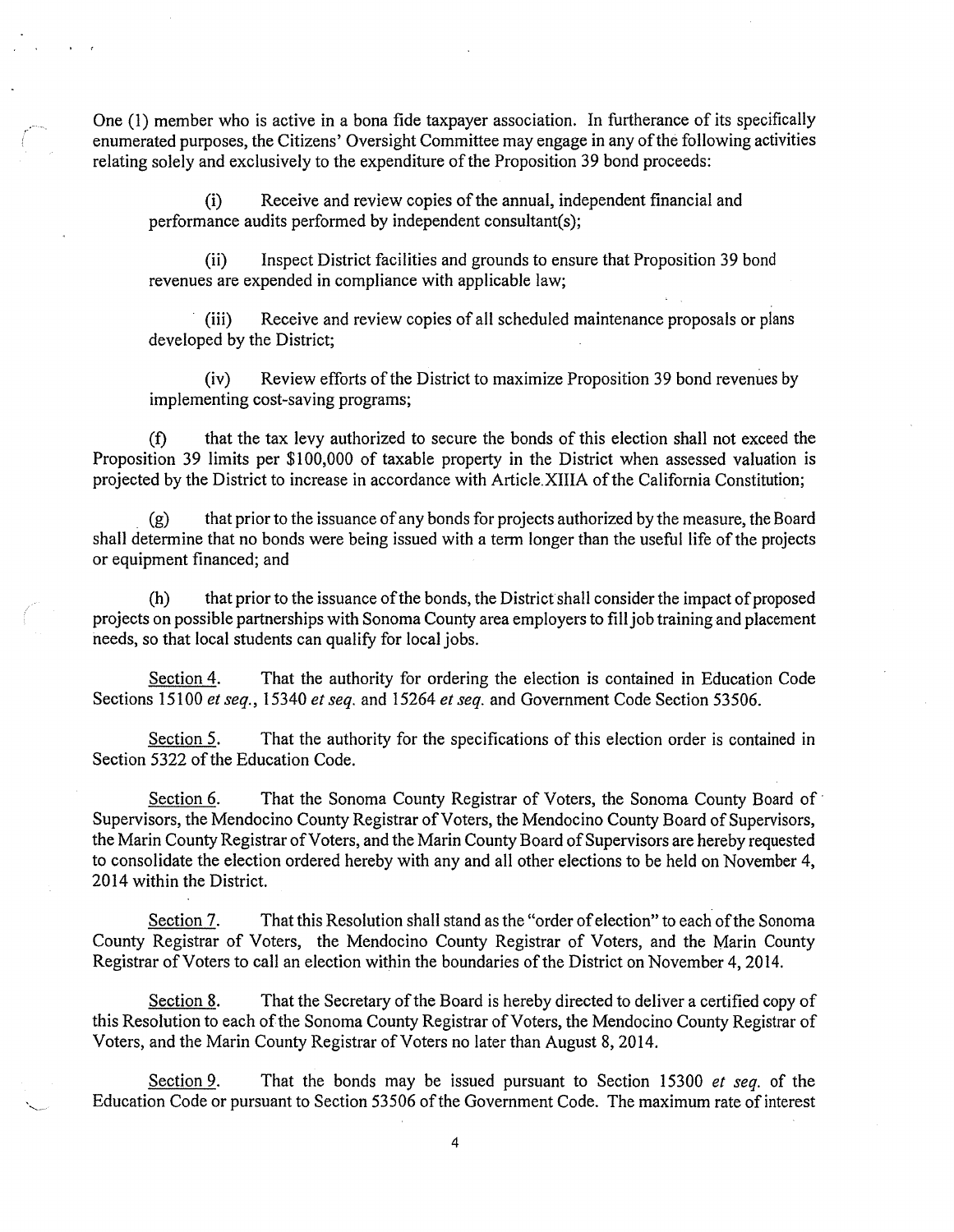on any bond shall not exceed the maximum rate allowed by Education Code Sections 15140 to 15143, as modified by Government Code Section 53531. The Board approves the filing ofa tax rate statement and primary and rebuttal arguments, as appropriate, and directs their publication in accordance with the requirements of the Elections Code.

*/*  /

> Section 10. That the Board requests the governing body of any such other political subdivision, or any officer otherwise authorized by law, to partially or completely consolidate such election and to further provide that the canvass be made by any body or official authorized by law to canvass the returns of the election, and that the Board consents to such consolidation. The Board further authorizes the submission of a tax rate statement and primary and rebuttal arguments, as appropriate, to be filed with each of the Sonoma County Registrar of Voters, the Mendocino County Registrar of Voters and the Marin County Registrar by the established deadlines.

> Section 11. Pursuant to Section 5303 of the Education Code and Section 10002 of the Elections Code, the Boards of Supervisors of Sonoma County, Mendocino County and Marin County are requested to permit the respective Registrar of Voters to render all services specified by Section 10418 ofthe Elections Code relating to the election, for which services the District agrees to reimburse each of Sonoma County, Mendocino County, and Marin County. Such services will include the publication of a Formal Notice of School Bond Election and the mailing of the sample ballot and tax rate statement (described in Section 9401 of the Elections Code) pursuant to the terms of Section 5363 of the Education Code and Section 12112 of the Elections Code.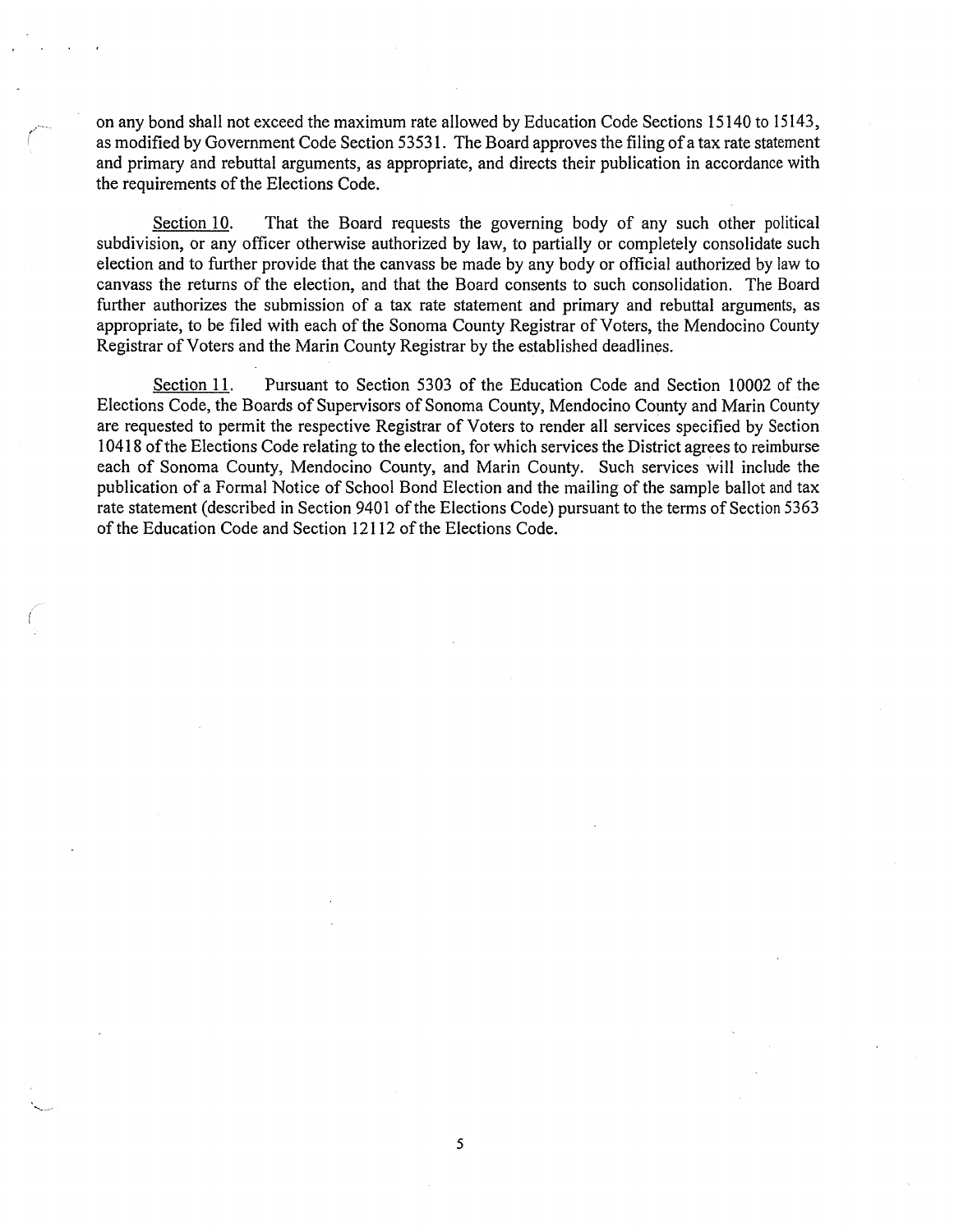### **RESOLUTION NO. 17-14**

The foregoing resolution was moved by Trustee Terry Lindley seconded by Trustee Don Edgar, and adopted on July 22, 2014 by the following roll call vote:

Trustee Vote

| Trustee B. Robert Burdo  | Aye |
|--------------------------|-----|
| Trustee Richard W. Call  | Aye |
| Trustee Kathleen Doyle   | Aye |
| Trustee Don Edgar        | Aye |
| Trustee Jeff Kunde       | Aye |
| Trustee W. Terry Lindley | Aye |
| Trustee Don Zumwalt      | Aye |

Ayes: 7\_ Noes: 0 Absent/ Abstaining 0

# BOARD OF TRUSTEES OF THE SONOMA COUNTY JUNIOR COLLEGE DISTRICT

By President, Board of Trustees

I, Dr. Frank Chong, do hereby certify that the foregoing is a true and correct copy of Resolution No. 17-14, which was duly adopted by the Board of Trustees of the Sonoma County Junior College District at meeting thereof held on the  $22<sup>nd</sup>$  day of July, 2014. I, Dr. Frank Chong, do hereby certify that the foregoing is a true at 17-14, which was duly adopted by the Board of Trustees of the Solution District at meeting thereof held on the  $22<sup>nd</sup>$  day of July, 2014.

By Secretary, Board of Trustees

I, B. Robert Burdo, Clerk, do hereby certify that the foregoing is a true and correct copy of Resolution No. 17-14, which was duly adopted by the Board of Trustees of the Sonoma County Junior College District at meeting thereof held on the 22<sup>nd</sup> day of July, 2014.

Attest:

 $By$ Clerk, Board of Trustees

) ss

STATE OF CALIFORNIA ) SONOMA COUNTY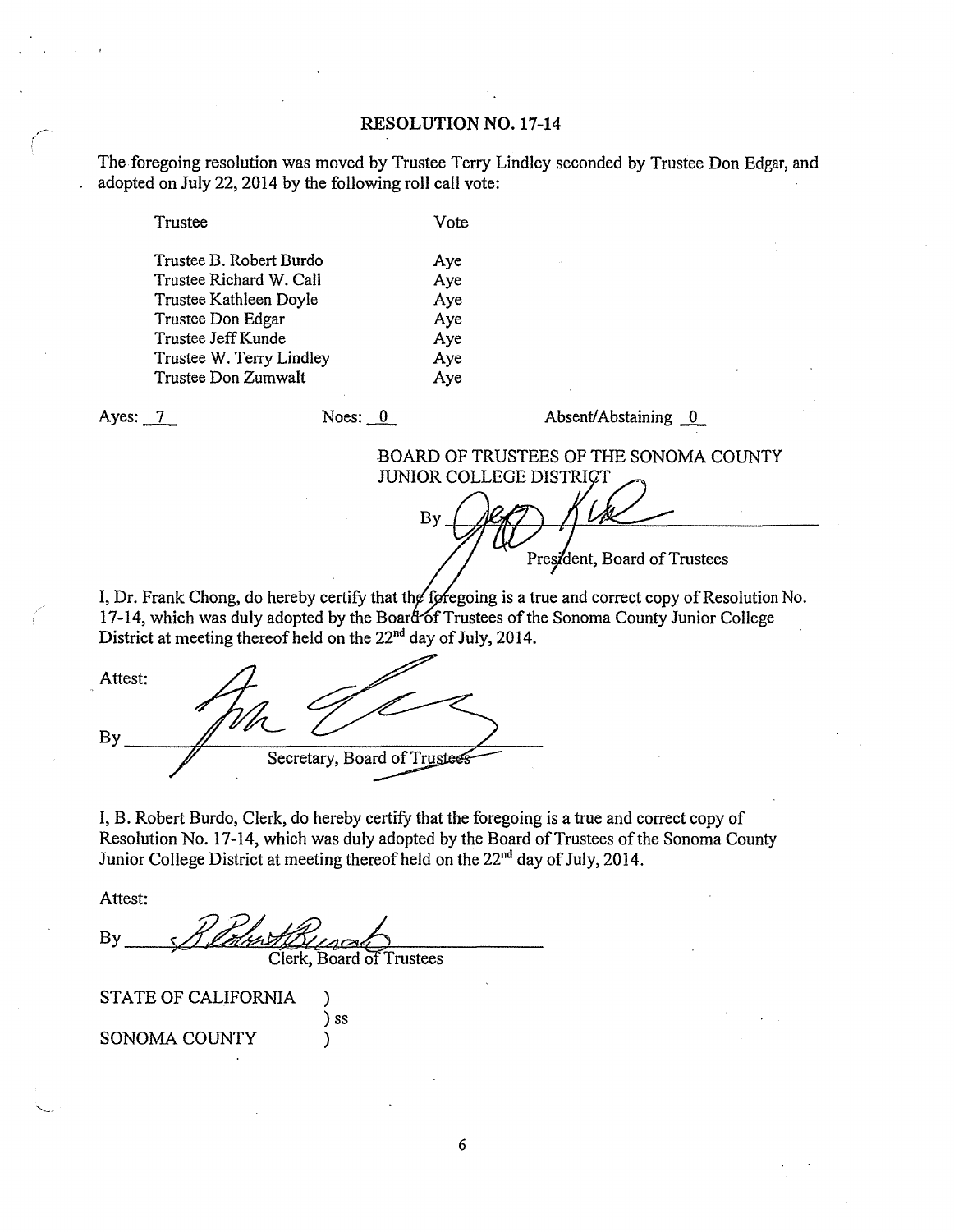# EXHIBIT A

**"SANTA ROSA JUNIOR COLLEGE AFFORDABLE LOCAL EDUCATION, JOB TRAINING MEASURE.** To upgrade facilities, prepare students for careers/university transfer, attract quality faculty, keep SRJC current, improve student access, upgrade classrooms/labs/technology for 21<sup>st</sup> Century science/math skills, modernize career education facilities for vocational engineering, nursing, public safety, agriculture, jobs, meet earthquake/fire codes, acquire, construct/repair classrooms, facilities, sites/equipment, shall Sonoma County Junior College District issue \$410,000,000 in bonds at legal rates with citizens' oversight, annual audits?"

Bonds-Yes Bonds-No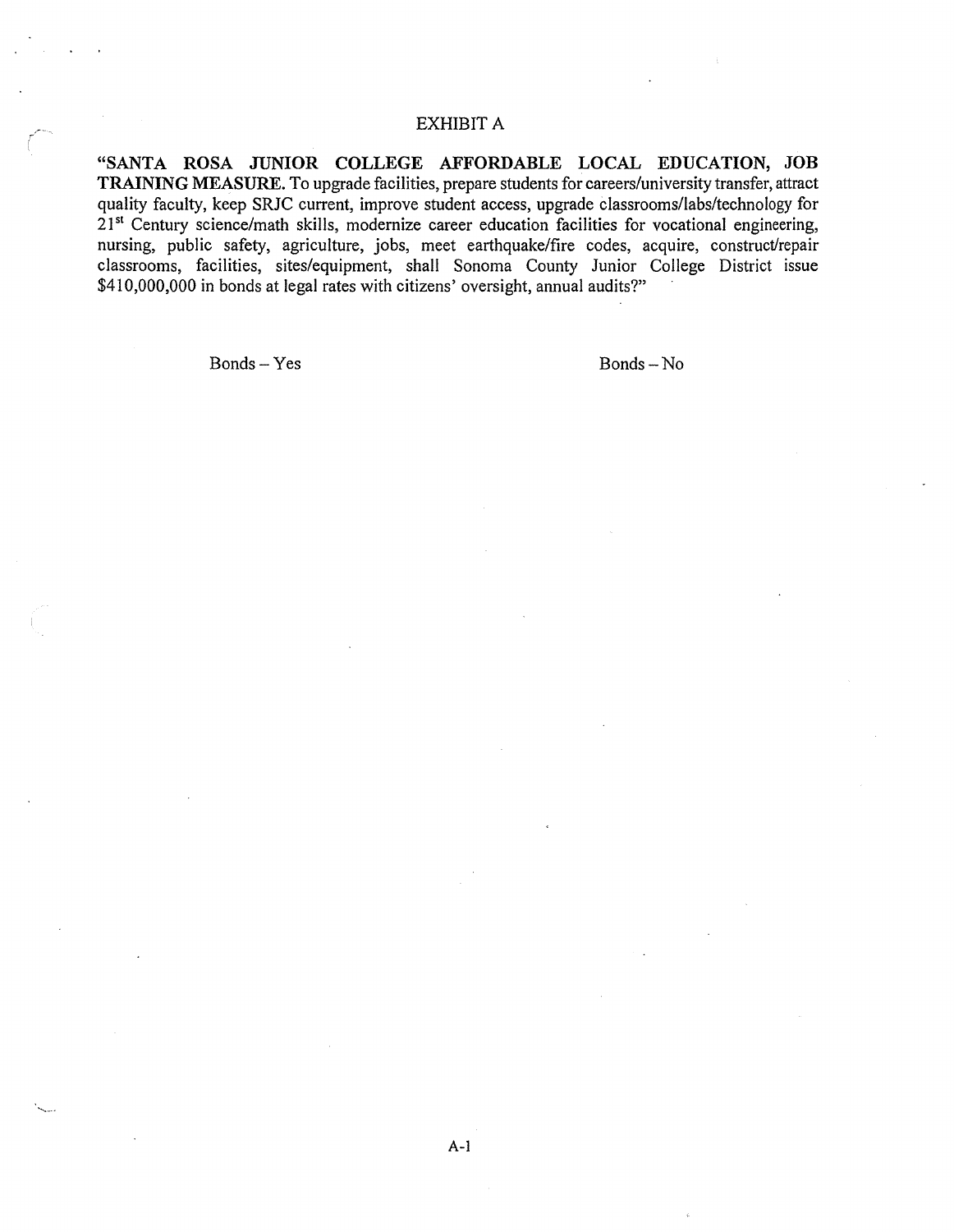#### EXHIBIT B

#### FULL TEXT BALLOT PROPOSITION

## SONOMA COUNTY JUNIOR COLLEGE DISTRICT BOND MEASURE ELECTION NOVEMBER 4, 2014

"SANTA ROSA JUNIOR COLLEGE AFFORDABLE LOCAL EDUCATION, JOB TRAINING MEASURE. To upgrade facilities, prepare students for careers/university transfer, attract quality faculty, keep SRJC current, improve student access, upgrade classrooms/labs/technology for 21st Century science/math skills, modernize career education facilities for vocational engineering, nursing, public safety, agriculture, jobs, meet earthquake/fire codes, acquire, construct, repair classrooms, facilities, sites/equipment, shall Sonoma County Junior College District issue \$410,000,000 in bonds at legal rates with citizens' oversight, annual audits?"

Bonds- Yes Bonds-No

#### PROJECT LIST

The Board of Trustees of the Sonoma County Junior College District, to be responsive to the needs of its community, evaluated Santa Rosa Junior College's urgent and critical facility needs, and its capacity to provide local area students and veterans with support facilities, an affordable education and prepare them for success in college and careers. Job training, career technical education, safety, enrollment, class size and class offerings, and information and computer technology infrastructure were each considered, in developing the scope of projects to be funded. In identifying the scope of projects, the Board has developed a Master Strategic Capital Projects Plan (June 2014), incorporated herein by reference, which prioritized facilities available to support an affordable education for local area students, help veterans prepare to reenter the workforce, offer career technical education in skilled trades, and workforce job training, so that Santa Rosa Junior College remains an effective place for learning and training. In the course of developing the Project List, public input was received from many constituents. It was concluded that if these facility needs were not addressed now, the Santa Rosa Junior College would be unable to remain competitive in preparing students for jobs in high demand industries and university transfer. The Board concluded that the longer they waited to repair and upgrade the several campuses of Santa Rosa Junior College, the more expensive it would be. In upgrading facilities, the Board of Trustees determines that Santa Rosa Junior College MUST:

- (i) Provide better access to an AFFORDABLE, LOW-COST, HIGH QUALITY EDUCATION closer to home for local students which is needed to successfully transfer to four-year universities; and
- (ii) TRAIN LOCAL STUDENTS for LOCAL JOBS AND CAREERS in healthcare, public safety, agriculture and building trades, as high school graduates should not have to leave their community to get the skilled training they need for these local industries; and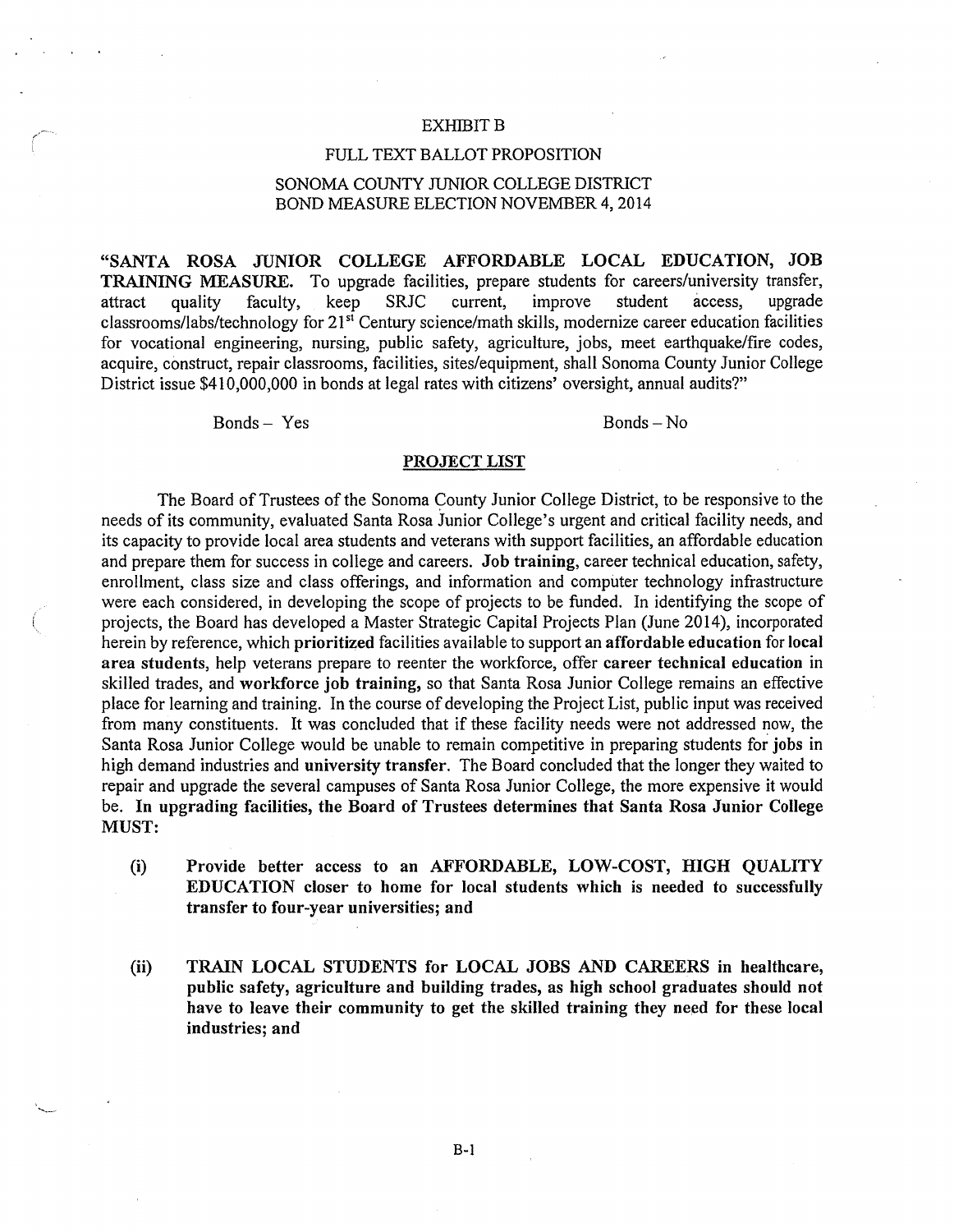- (iii) Provide training and workforce preparation education for students of all ages, including in public safety, nursing and health care, auto mechanics, building trades, science, technology, agriculture and others; and
- (iv) Provide classrooms and laboratories for a growing enrollment so that Santa Rosa Junior College can better serve more students today and in the future; and
- (v) Adhere to stringent FISCAL ACCOUNTABILITY safeguards including:
	- (a) REQUIRE ANNUAL FINANCIAL AUDITS,
	- (b) Require citizens' oversight of all funds,
	- (c) No funds will be used for administrators' salaries and pensions,
	- (d) ALL FUNDS WILL BE SUBJECT TO LOCAL CONTROL AND WILL REMAIN LOCAL WITH SANTA ROSA JUNIOR COLLEGE.

The following types of projects are authorized to be undertaken at Santa Rosa Junior College College:

## Academic Facility and Technology Upgrade Projects to Help Students, Active Military and Veterans Transfer to Four-Year Universities or be Trained for Today's Jobs

Goal and Purpose: Ensuring students and veterans are either prepared for transfer to University of California or the State college systems or trained for in-demand, good paying jobs are major objectives of Santa Rosa Junior College.

Veterans are an increasing percentage of the Santa Rosa Junior College student body. This measure will upgrade and expand veteran support facilities and job training to ensure that the growing number of returning service members receive the support they need as they re-enter the civilian workforce or seek to transfer to a four-year college to earn their degrees.

Santa Rosa Junior College provides essential job training and workforce preparation for students of all ages - and the demand for career education is growing steadily. This measure will support workforce training and education in public safety, nursing and health care, auto mechanics, building trades, science, technology, agriculture, and many others. High school graduates should not have to leave their community to get the skilled training they need for these local industries.

- Upgrade and expand facilities (some dating back to the 1950's) for career training in wellpaying careers and transfer to universities.
- Provide career technical education in fields such as vocational engineering, welding, auto mechanics and building trades.
- Modernize and expand job training centers for nursing and other health care fields.
- Keep instructional technology updated over time.
- Expand course offerings, classrooms and instructional facilities in core academic classes, by building a new Santa Rosa Lab and Classroom Complex.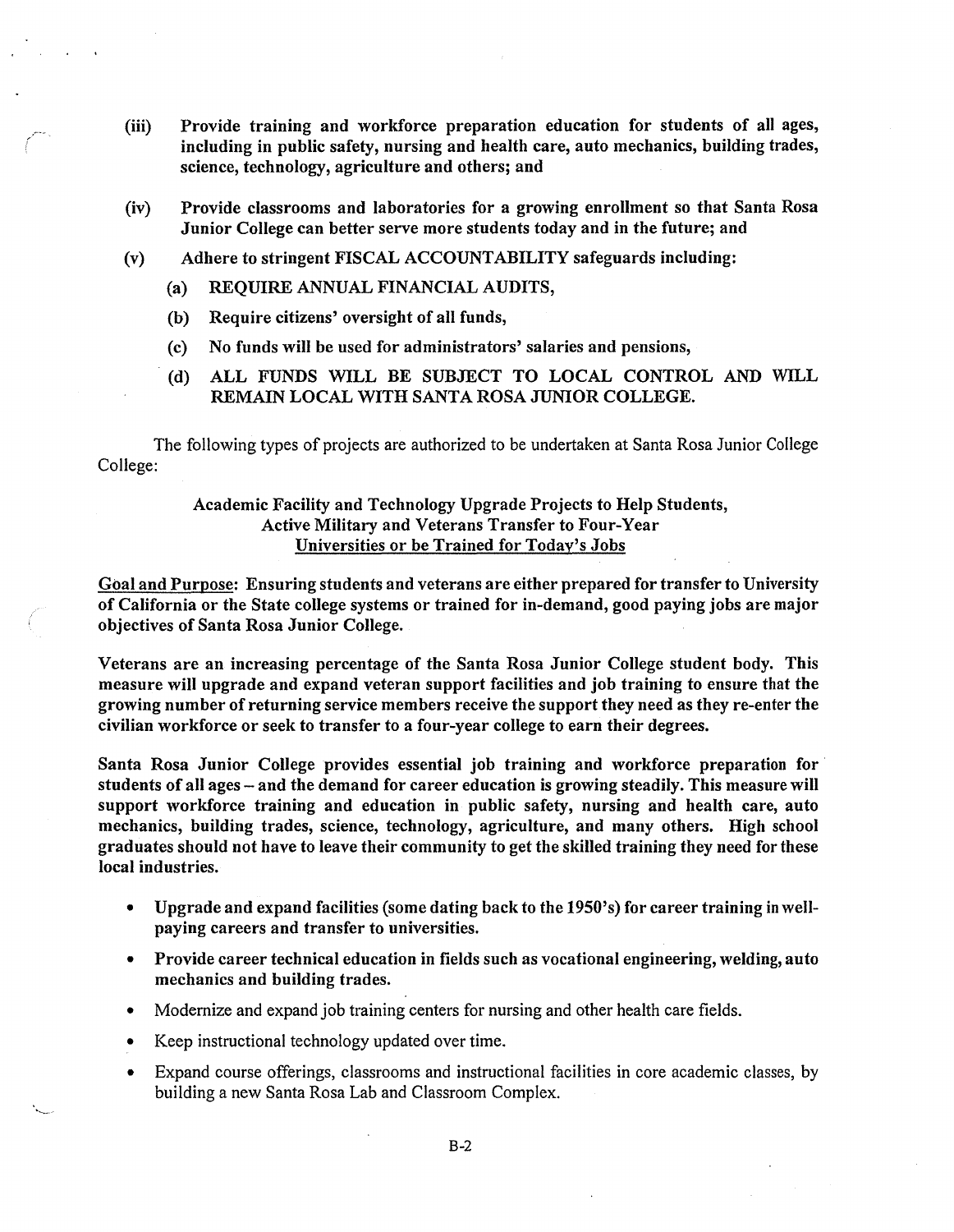- Expand facilities for veterans to provide career training and support services to returning veterans seeking training or retraining to reenter the workforce.
- Upgrade outdated science, math and computer labs and expand College facilities providing instruction in Science, Technology, Engineering and Math (STEM).
- Upgrade outdated job-training classrooms, labs and equipment to provide all students with opportunities to learn job skills, by modernizing the 34 year-old Lounibos building.
- Upgrade classroom technology to provide instruction that gives students  $21^{st}$  Century. skills.
- Upgrade and replace technology systems used for job training and retraining programs.
- Improve laboratories to prepare students to work in the fast-growing local job market of information technology and engineering.
- Update 50-year old Bailey Hall and Button Building.

*C* 

- Expand math and science complex to train students in fields such as engineering, biology, chemistry and other sciences, by constructing a new Science-Mathematics Building.
- Expand Public Safety Training Center in Windsor to support police, emergency medical care and fire science programs.
- Expand classroom capacity at Petaluma campus, particularly for science, engineering and health science instruction.

## Repair and Construction Projects to Provide Greater Access to an Affordable Education

Goal and Purpose: Since the cost of attending a public university has risen to as much as six (6) times that of attending Santa Rosa Junior College, students rely on Santa Rosa Junior College to save as much as \$35,000 in tuition on their way to a four-year degree. Therefore, keeping the College's facilities upgraded will help ensure that our local community college can provide our high school graduates and other local residents with access to high-quality, affordable college options closer to home.

This measure will update outdated 50- to 60- year-old classrooms, laboratories and facilities that need important health and safety upgrades. This includes repairing leaky roofs and deteriorating electrical, plumbing, heating, and mechanical systems, helping to avoid even more expensive repairs down the road.

- Repair aging roofs, and upgrade disabled accessibility, electrical and plumbing systems.
- Improve heating, ventilation, insulation, doors, lighting, and windows to increase energy efficiency and save money; install alternative energy systems.
- Upgrade outdated electrical systems and wiring for computer technology and Internet access.
- Renovate, repair or replace outdated laboratories, classrooms, training centers and support facilities.
- Ensure facilities meet earthquake and fire safety codes.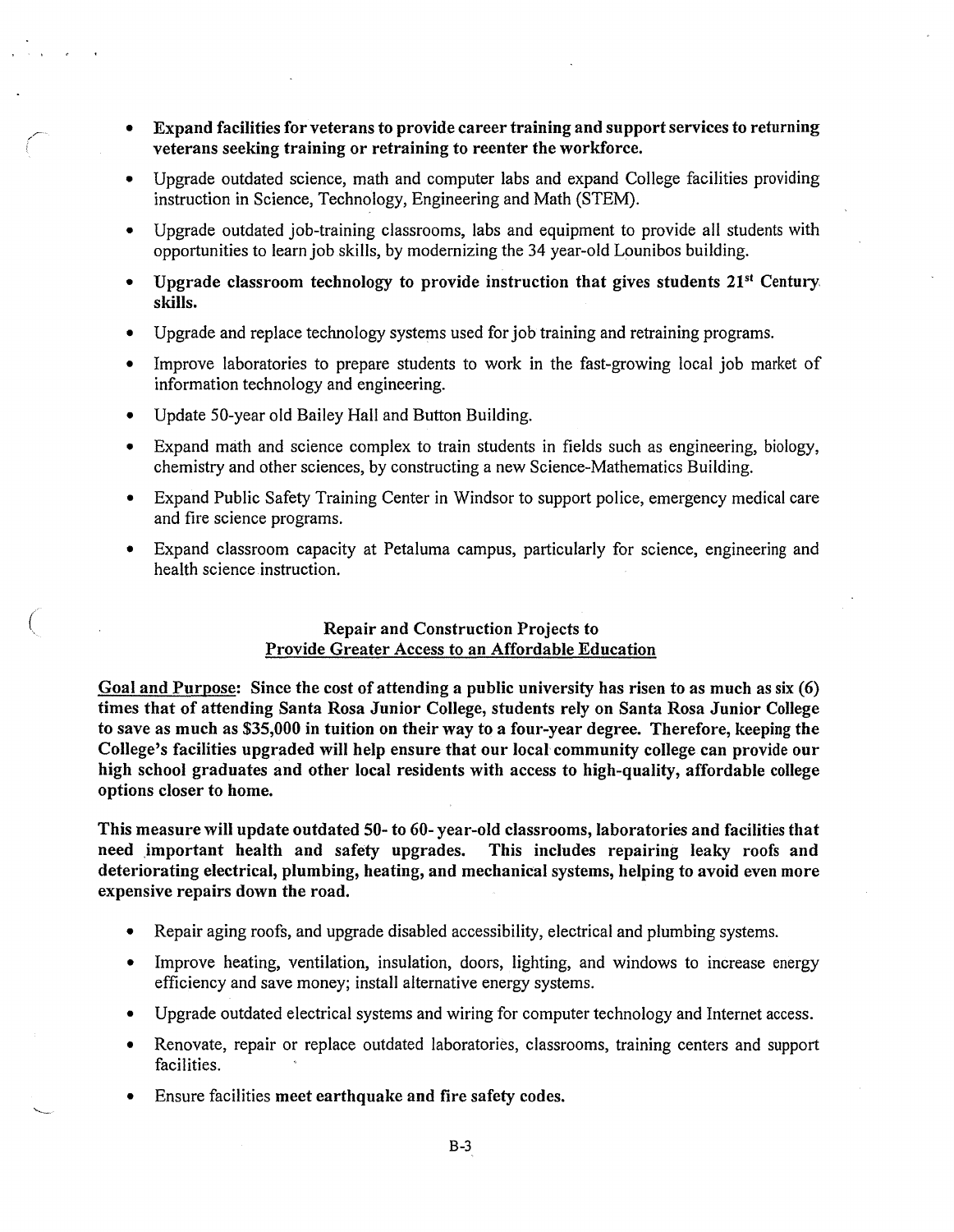Expand and modernize the automotive technology center with newer equipment to teach students how to repair modern cars and trucks, including computerized parts.

\*\*\*

#### FISCAL ACCOUNTABILITY

This bond measure has strict accountability requirements including (a) an independent Citizens' Oversight Committee with representation from throughout our region; (b) annual financial audits to make sure money is being spent as promised; (c) no money from this measure will go towards salaries or pensions, and (d) all money will stay local and cannot be taken by Sacramento politicians.

1. NO ADMINISTRATOR SALARIES. PROCEEDS FROM THE SALE OF THE BONDS AUTHORIZED BY THIS PROPOSITION SHALL BE USED ONLY FOR THE<br>ACQUISITION, CONSTRUCTION, RECONSTRUCTION, REHABILITATION, OR RECONSTRUCTION, REHABILITATION, OR REPLACEMENT OF SCHOOL FACILITIES, INCLUDING THE FURNISHING AND EQUIPPING OF SCHOOL FACILITIES, AND NOT FOR ANY OTHER PURPOSE, INCLUDING TEACHER AND COLLEGE ADMINISTRATOR SALARIES, PENSIONS AND OTHER OPERATING EXPENSES. .

2. FISCAL ACCOUNTABILITY. THE EXPENDITURE OF BOND MONEY ON THESE PROJECTS IS SUBJECT TO STRINGENT FINANCIAL ACCOUNTABILITY REQUIREMENTS. BY LAW, PERFORMANCE AND FINANCIAL AUDITS WILL BE PERFORMED ANNUALLY, AND ALL BOND EXPENDITURES WILL BE MONITORED BY AN INDEPENDENT CITIZENS' OVERSIGHT COMMITTEE TO ENSURE THAT FUNDS ARE SPENT AS PROMISED AND SPECIFIED. THE CITIZENS' OVERSIGHT COMMITTEE MUST INCLUDE, AMONG OTHERS, REPRESENTATION OF A BONA FIDE TAXPAYERS ASSOCIATION, A BUSINESS ORGANIZATION AND A SENIOR CITIZENS ORGANIZATION. NO DISTRICT EMPLOYEES OR VENDORS ARE NO DISTRICT EMPLOYEES OR VENDORS ARE ALLOWED TO SERVE ON THE CITIZENS' OVERSIGHT COMMITTEE.

## 3. BOND ISSUANCE LIMITS.

(a) No bonds shall be issued until the Board has identified projects to be funded.

(b) Bonds must be phased in over time so that project success can be determined before more bonds are issued.

(c) Bonds must have a term not longer than the useful life of the project or equipment being financed.

(d) The availability of State and Federal matching funds shall be considered in selecting projects.

\*\*\*

The listed projects will be completed as needed. Each project is assumed to include its share of furniture, equipment, architectural, engineering, and similar planning costs, program/project management, staff training expenses and a customary contingency. In addition to the listed projects stated above, authorized projects also include the acquisition of a variety of instructional, maintenance

B-4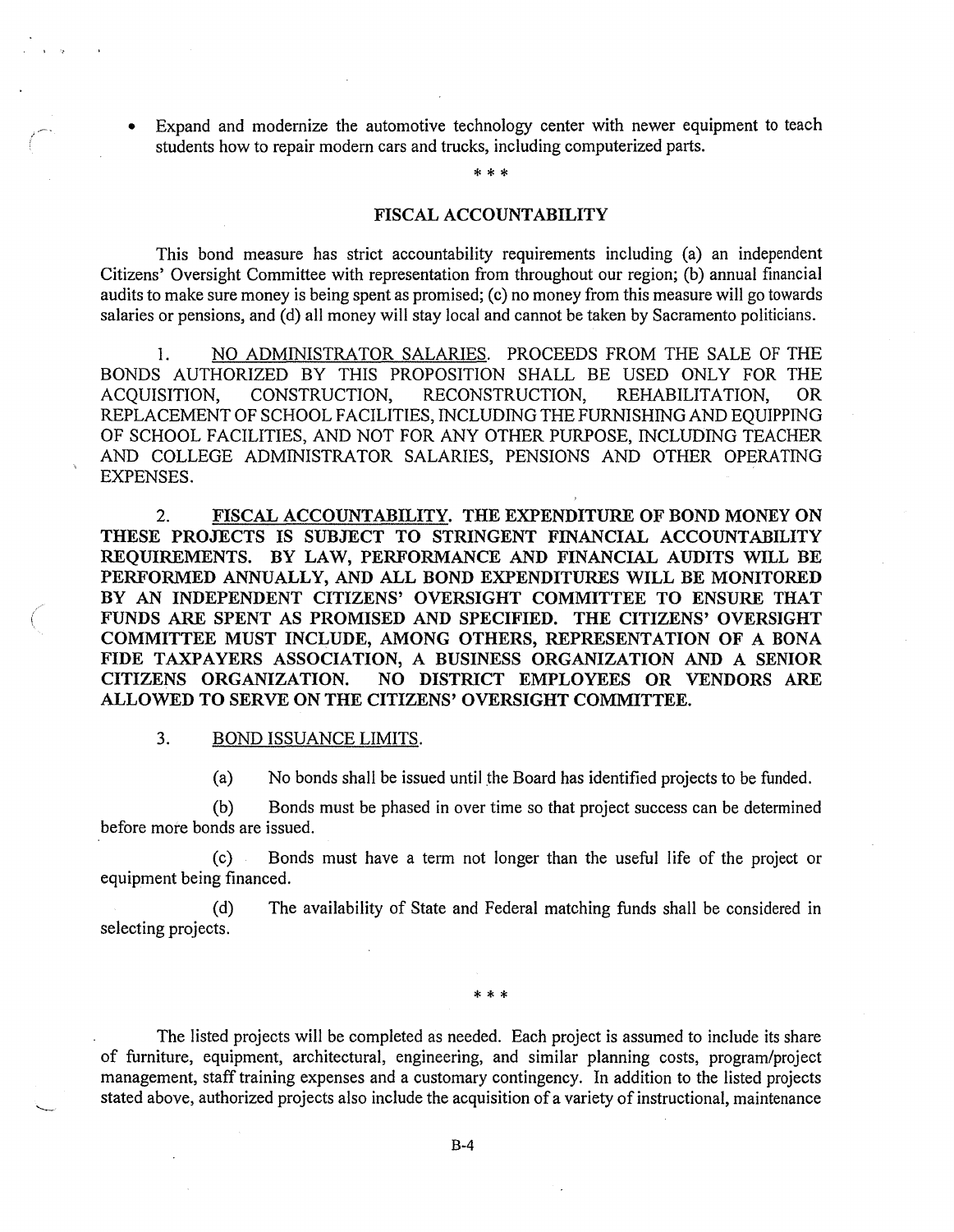and operational equipment, including the reduction or retirement of outstanding lease obligations and interim funding incurred to advance fund projects from payment of the costs of preparation of all facility planning, facility studies, assessment reviews, facility master plan preparation and updates, environmental studies (including environmental investigation, remediation and monitoring), design and construction documentation, and temporary housing of dislocated college activities caused by construction projects. In addition to the projects listed above, repair, renovation and construction projects may include, but not be limited to, some or all of the following: renovation of student and staff restrooms; replace aging electrical and plumbing systems; repair and replacement of heating and ventilation systems; upgrade of facilities for energy efficiencies, including photovoltaic/solar installations; repair and replacement of worn-out and leaky roofs, windows, walls doors and drinking fountains; removal of outdated buildings and construction of new classrooms and support buildings; installation of wiring and electrical systems to safely accommodate computers, technology and other electrical devices and needs; upgrade facilities to meet current earthquake safety standards; repair and replacement of fire alarms, emergency communications and security systems; install phone tower system in case of emergencies; improve roadway crossings and signage; upgrading, resurfacing, replacing or relocating of hard courts, fields, turf and irrigation systems; upgrade classrooms; build or upgrade facilities for math. physical sciences, and horticulture: upgrade/construct parking upgrade facilities for math, physical sciences, lots/garages; repair, upgrade and install interior and exterior lighting systems; replace water and sewer lines and other plumbing systems; construct, upgrade or expand a health sciences and public safety training center, student union, veterans' support facility, hospitality and agri-science center, allied career technical center, industrial technology building, physical sciences building, foreign language, humanities buildings, physical education and aquatic facilities, administrative offices, 54 year-old maintenance yard/warehouse/building, outdoor education labs, instructional buildings, science and technology building, athletic fields, parking lots, turf; improve water conservation and energy efficiency; at the Petaluma campus, expand the science complex and renovate and expand the student services center; at the Shone Farm, improve classrooms, labs and student housing; expand the Southwest Santa Rosa Center; replace outdated security systems; replace existing window systems with energy-efficient systems to reduce costs; improve insulation, weatherproofing and roofs to reduce costs; improve access for the disabled; install and repair fire safety equipment, including alarms, smoke detectors, sprinklers, emergency lighting, and fire safety doors; replace broken concrete walks, deteriorated asphalt; replace/upgrade existing signage, bells and clocks; demolition of unsafe facilities; install new security systems, such as security (surveillance) cameras, outdoor lighting, fencing, gates and classroom door locks; improve drainage systems; upgrade roadway and pedestrian paths for improved safety and access for emergency vehicles, site parking, utilities and grounds. The project list also includes the refinancing of outstanding lease obligations. Modernization projects are expected at numerous facilities, including but not limited to Tauzer Gym (79 years old), Raehl pavilion (33 years old), Emeritus Hall (36 years old), Burbank Auditorium (74 years old), Kathleen Doyle/Jacob Halls (20 years old), Analy Hall (74 years old), Bussman Hall (74 years old), Forsyth Hall (34 years old), Garcia Hall (78 years old), Pioneer Hall (83 years old), Baker Hall (49 years old), Maggini Hall (24 years old), Call Center, and facilities housing District-wide support services. The upgrading of technology infrastructure includes, but is not limited to, the funding of a technology endowment, LCD projectors, portable interface devices, servers, switches, routers, modules, sound projection systems, information systems, printers, digital white boards, upgrade voice-over-IP, communication systems, new computer systems, call manager and network security/firewall, Internet connectivity, wireless systems, technology infrastructure, and other miscellaneous equipment.

The allocation of bond proceeds will be affected by the final costs of each project. Depending on costs, the District may not be able to complete some of the projects listed above. Some projects, such as physical education facilities, may be undertaken as joint use projects in cooperation with other